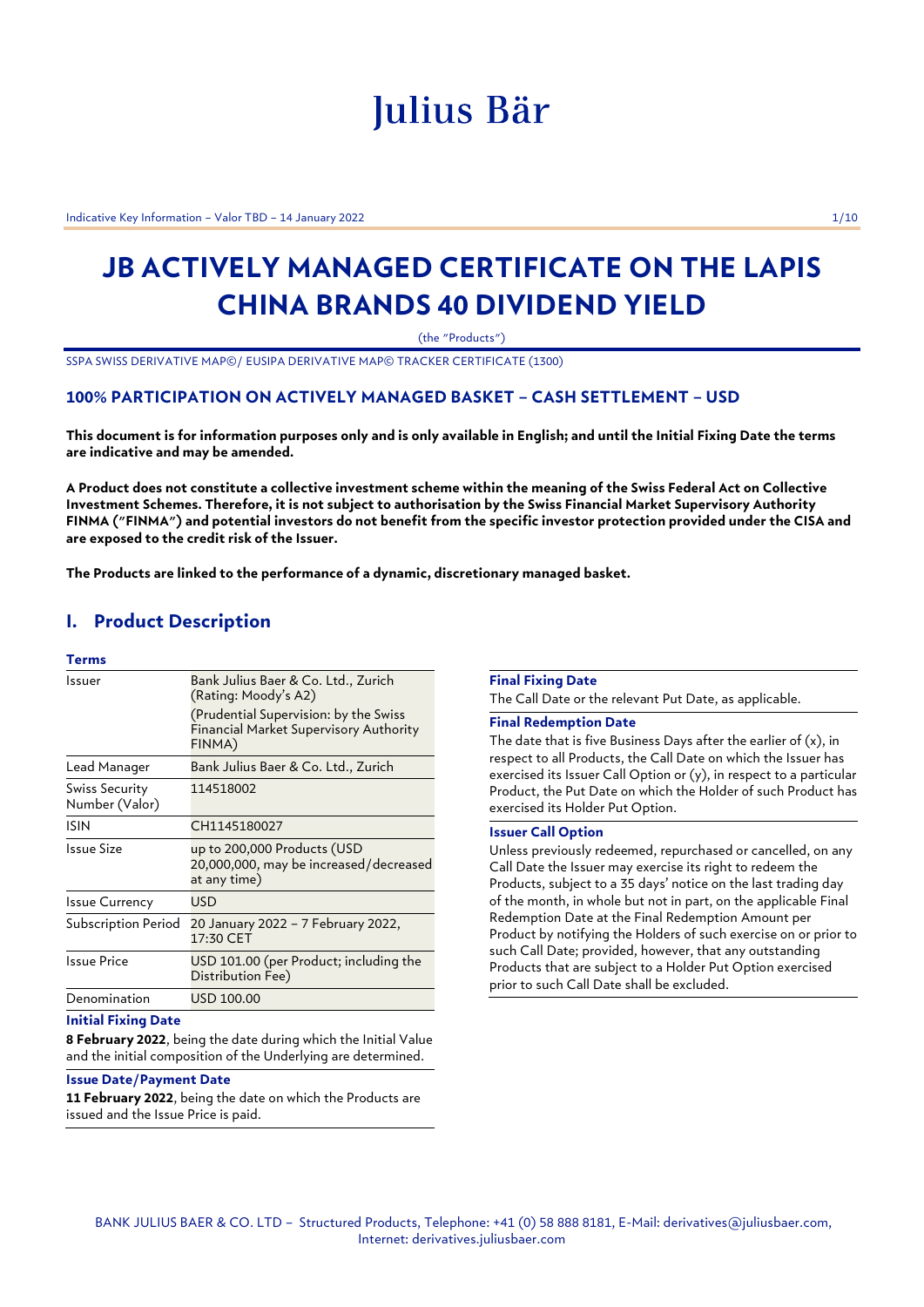## **Holder Put Option**

Unless previously redeemed, repurchased or cancelled, on any Put Date the Holder of any Product may exercise, subject to a 370 days' notice on the last trading day of the month, its right to require the Issuer to redeem such Product on the applicable Final Redemption Date at the Final Redemption Amount by delivering an Exercise Notice to the Paying Agent on or prior to such Put Date.

## **Call Date(s)**

Any Business Day on or after the Issue Date, subject to a 35 days' notice on the last trading day of the month, being the dates on which the Issuer may exercise its right to redeem each Product on the applicable Final Redemption Date at the Final Redemption Amount.

## **Put Date(s)**

Any Business Day on or after the Issue Date and prior to the Call Date on which the Issuer exercises the Issuer Call Option, subject to a 370 days' notice on the last trading day of the month, being the dates on which any Holder may exercise its right to require the Issuer to redeem any Product held by such Holder on the applicable Final Redemption Date at the Final Redemption Amount.

## **Exercise Notice**

With respect to any Product(s), a notice in a form satisfactory to the Paying Agent exercising the Holder Put Option with respect to such Product(s).

## **Underlying LAPIS CHINA BRANDS 40 DIVIDEND YIELD**

| Sponsor                   | Bank Julius Baer & Co. Ltd., Zurich, Switzerland                                                                                                                                                                                                                                                                                                                                                                                                                                                                                                                                                                                                                                                                                                                                                                                                                                  |
|---------------------------|-----------------------------------------------------------------------------------------------------------------------------------------------------------------------------------------------------------------------------------------------------------------------------------------------------------------------------------------------------------------------------------------------------------------------------------------------------------------------------------------------------------------------------------------------------------------------------------------------------------------------------------------------------------------------------------------------------------------------------------------------------------------------------------------------------------------------------------------------------------------------------------|
| Advisor                   | Lapis Asset Management Ltd, Lugano, Switzerland                                                                                                                                                                                                                                                                                                                                                                                                                                                                                                                                                                                                                                                                                                                                                                                                                                   |
|                           | Member of SRO VSV, Zurich, a self-requlatory organization subject to FINMA                                                                                                                                                                                                                                                                                                                                                                                                                                                                                                                                                                                                                                                                                                                                                                                                        |
| Underlying<br>Description | The Underlying is a basket representing an actively managed portfolio consisting of various investment products<br>(see also below the definition of Investment Universe), which is discretionary managed with a rule based<br>approach over the course of the term of the Products by the Advisor.<br>There is no obligation on the Issuer, the Sponsor or the Advisor or any other party to purchase and/or<br>hold any components contained in the Underlying and there is no actual portfolio of assets to which any<br>person is entitled or in which any person has any ownership interest. The Underlying is merely comprised                                                                                                                                                                                                                                              |
|                           | of components, the performance of which is used as a reference point for the purpose of calculating the<br>value of the Underlying. References to any changes in the composition of the Underlying should not be<br>construed as imposing an obligation on the Issuer, the Sponsor, the Advisor or any person to actually<br>acquire or dispose of any securities, depositary receipts, futures, other investments, assets or other<br>property but are references to the change in, and relate solely to the calculation of, the value of the<br>Underlying which is relevant for the determination of amounts payable in respect of the Products.                                                                                                                                                                                                                               |
| (Basic Parameters)        | Investment Strategy The AMC on "LAPIS CHINA BRANDS 40 DIVIDEND YIELD" is an actively managed portfolio of equities, which is<br>based on investment advice and recommendation by Lapis Asset Management Ltd.<br>The Lapis China Brands 40 Dividend Yield is composed of the 40 best-known Chinese brands based on an<br>internationally recognized ranking. The stocks are equally weighted and 40 % of the companies have paid<br>uninterrupted and continuously increasing dividends over the last 3 years. Hence, a maximum of 60 % of the<br>companies included in our unique equity AMC do not apply a strict dividend payment policy and have paid their<br>reqular dividends for less than 3 years. Our rule-based criteria for selecting the most promising companies are<br>applied during the quarterly rebalancing process (end of January, April, July, and October). |
| Investment<br>Guidelines  | Only investments in investment products contained in the Investment Universe (as defined below) are permitted.<br>Short selling and borrowing are not permitted. The Advisor is permitted to change the composition of the basket<br>on a daily basis. Nevertheless, the Sponsor is entitled to reject changes in the composition of the basket in case of<br>more than 20 changes per year. At the portfolio turnover date, the Advisor will adhere to the Diversification Rules<br>set out below. At any time, the basket contains a minimum of 0 and a maximum of 40 components (excluding<br>cash).                                                                                                                                                                                                                                                                           |
|                           | The Investment Guidelines and the Investment Universe must be respected on the initial fixing of the basket and<br>upon any change in the composition of the basket. The Advisor is free to correct infringements of the Investment<br>Guidelines which might possibly occur thereafter. No liabilities are assumed by the Advisor or the Sponsor due to<br>such infringements.                                                                                                                                                                                                                                                                                                                                                                                                                                                                                                   |
|                           | Diversification Rules The limits below are in percent of the total portfolio's value:                                                                                                                                                                                                                                                                                                                                                                                                                                                                                                                                                                                                                                                                                                                                                                                             |
|                           | Cash: max. 100%                                                                                                                                                                                                                                                                                                                                                                                                                                                                                                                                                                                                                                                                                                                                                                                                                                                                   |
|                           | Maximum exposure per position: 10%                                                                                                                                                                                                                                                                                                                                                                                                                                                                                                                                                                                                                                                                                                                                                                                                                                                |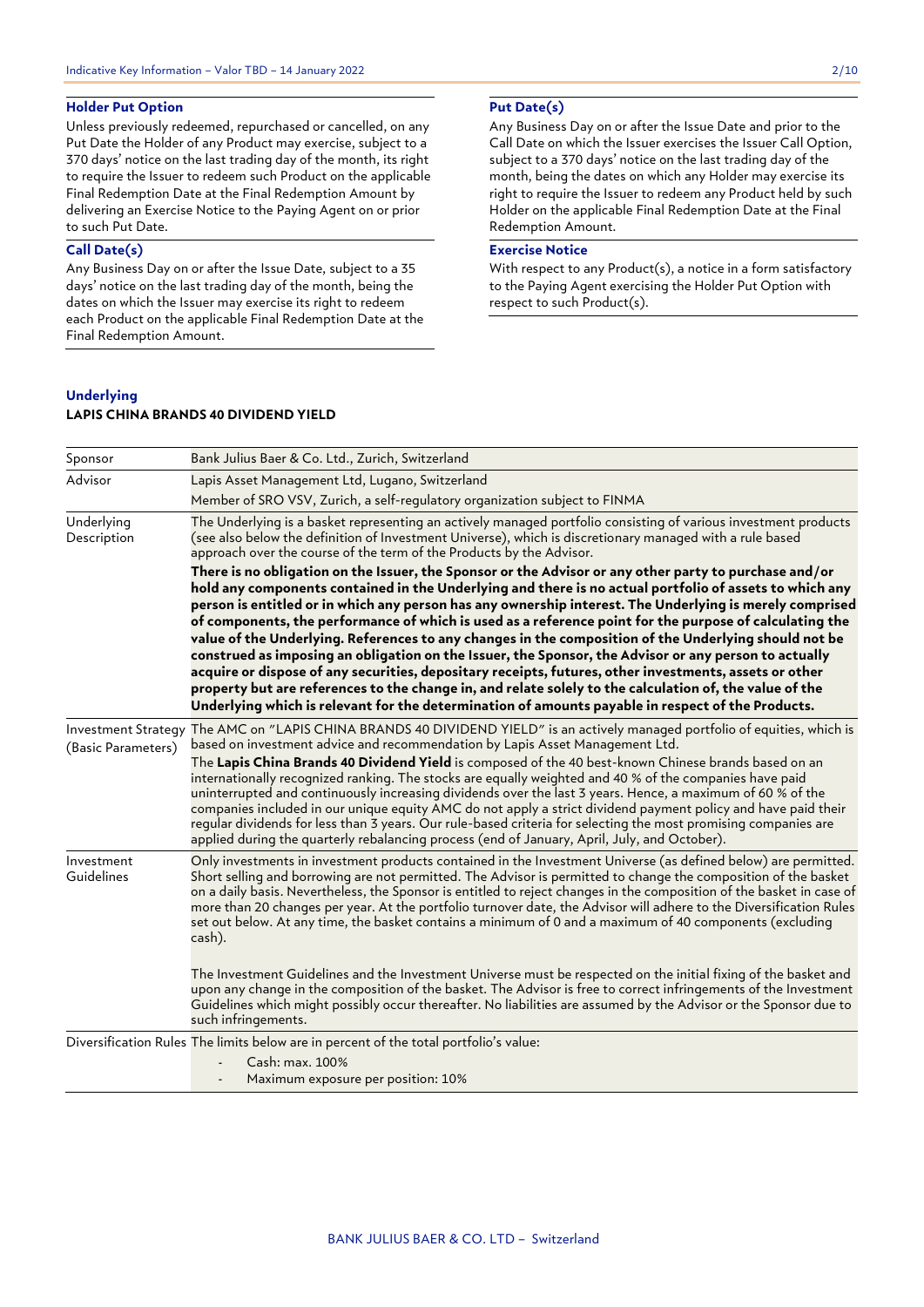|                                                 | Investment Universe The portfolio can include exchange traded stocks, depositary receipts, which represent equity rights according to<br>the range of exchange traded stocks, mutual funds (tradeable at least weekly), as well as Exchange traded<br>products (ETF, ETN and ETC).                                                                                                                                                                                                                                                                                                                                                                                                                                                                                                      |
|-------------------------------------------------|-----------------------------------------------------------------------------------------------------------------------------------------------------------------------------------------------------------------------------------------------------------------------------------------------------------------------------------------------------------------------------------------------------------------------------------------------------------------------------------------------------------------------------------------------------------------------------------------------------------------------------------------------------------------------------------------------------------------------------------------------------------------------------------------|
|                                                 | The liquidity of potential components must be sufficient with respect to the issued volume of the Certificates.<br>Therefore the Sponsor has the right to reject components which form part of the Investment Universe (see "Right<br>of Objection" below).                                                                                                                                                                                                                                                                                                                                                                                                                                                                                                                             |
|                                                 | Besides the aforementioned assets, the Underlying may contain a cash component in the Product's currency. No<br>interest is paid on this cash component. A negative interest rate may be applied due to market conditions. This<br>cash component may reach up to 100% but the proportion of cash and debt securities (incl. funds and structured<br>products which themselves do not fulfil the 50% criteria) will not exceed 50% of the portfolio value in the annual<br>average.                                                                                                                                                                                                                                                                                                     |
| Change of Basket<br>Composition                 | The Sponsor will use its best effort to implement the Advisor's investment decisions as soon as practical. This<br>may take several days as the Sponsor might have to enter into respective hedging transactions relating to its<br>obligations under the Products due to its position as Issuer of the Products. No assurance can be given that all<br>investment decisions will be realized as intended by the Advisor. The Sponsor implements the changes in the<br>composition of the basket on a discretionary basis at the respective net ask and bid prices available on the market<br>or, if he considers this necessary due to the market constellation, the Sponsor implements it on a discretionary<br>basis at the respective average net ask and bid prices of the assets. |
| Right of Objection                              | The Sponsor has the right to reject components selected by the Advisor at his sole discretion should any situation<br>whatsoever arise whereby the Sponsor (a) due to technical constraints cannot execute the Advisor's investment<br>decision or (b) due to any other reasons is unable to hedge its position as Issuer of the Products.                                                                                                                                                                                                                                                                                                                                                                                                                                              |
| Returns                                         | Reinvestment of the The Sponsor (re-)invests any net returns (after deduction of possible withholding taxes) into the corresponding<br>assets. Should the new investment contradict the Investment Guidelines, the Advisor decides on the (re-)<br>investment. If the Advisor cannot be reached by the Sponsor within useful time, the Sponsor decides on the (re-)<br>investment.                                                                                                                                                                                                                                                                                                                                                                                                      |
| Adjustments                                     | The Sponsor decides according to the terms outlined in the Base Prospectus and the Final Terms how the basket<br>is adjusted when dilution and concentration effects occur, investors' rights change as well as in comparable<br>situations. The adjustments are implemented on or around the respective trading day. No liabilities are assumed<br>by the Sponsor due to possible infringements of the Investment Guidelines which might occur as a consequence<br>of such adjustments. The value of the basket is not retroactively adjusted.                                                                                                                                                                                                                                         |
| Responsibility                                  | Subject to the Investment Guidelines, the Advisor is responsible for the composition of the basket and the<br>weighting of the basket components. The performance of the basket - and therefore of the Product - depends,<br>among other things, on the quality of the Advisor's investment decisions. The Sponsor is only responsible for the<br>administration of the Product. Neither the Issuer nor the Sponsor assume responsibility whatsoever for the<br>composition of the basket and its impact on the performance of the Products.                                                                                                                                                                                                                                            |
| Information about<br>the Investment<br>Strategy | Further Information about the Investment Strategy is free of charge available from the Issuer upon request.                                                                                                                                                                                                                                                                                                                                                                                                                                                                                                                                                                                                                                                                             |
| Underlying                                      | Composition of the Information about the current composition of the Underlying is available from the Issuer upon request.                                                                                                                                                                                                                                                                                                                                                                                                                                                                                                                                                                                                                                                               |

## **Redemption**

| Final Redemption           | Unless previously redeemed, repurchased or cancelled, the Issuer shall redeem each Product on the Final<br>Redemption Date by payment of the Final Redemption Amount to the Holder thereof.                                                                                                                                   |
|----------------------------|-------------------------------------------------------------------------------------------------------------------------------------------------------------------------------------------------------------------------------------------------------------------------------------------------------------------------------|
| Final Redemption<br>Amount | A cash amount equal to the Strategy Value minus the accrued Recurring Fees, calculated by the Calculation<br>Agent on the Final Fixing Date in accordance with the following formula:<br>Strategy Value t - accrued Recurring Fees                                                                                            |
| Settlement Type            | Cash settlement                                                                                                                                                                                                                                                                                                               |
| Strategy Valuet            | The value of the Underlying, determined by the sum of the value of each of the assets contained in the<br>Underlying at a point in time t (including the cash component expressed in the Issue Currency), converted to<br>the Issue Currency at the then prevailing exchange rate(s), as determined by the Calculation Agent. |
| <b>Initial Value</b>       | USD 100.00                                                                                                                                                                                                                                                                                                                    |
| <b>Recurring Fees</b>      | The Administration Fee, the Advisory Fee and the Performance Fee Calculation Amount (the "Recurring Fees").<br>The Recurring Fees are calculated and deducted from the Strategy Value by the Calculation Agent on a daily<br>basis.                                                                                           |
|                            | Administration Fee 0.30% p.a. of the Strategy Value                                                                                                                                                                                                                                                                           |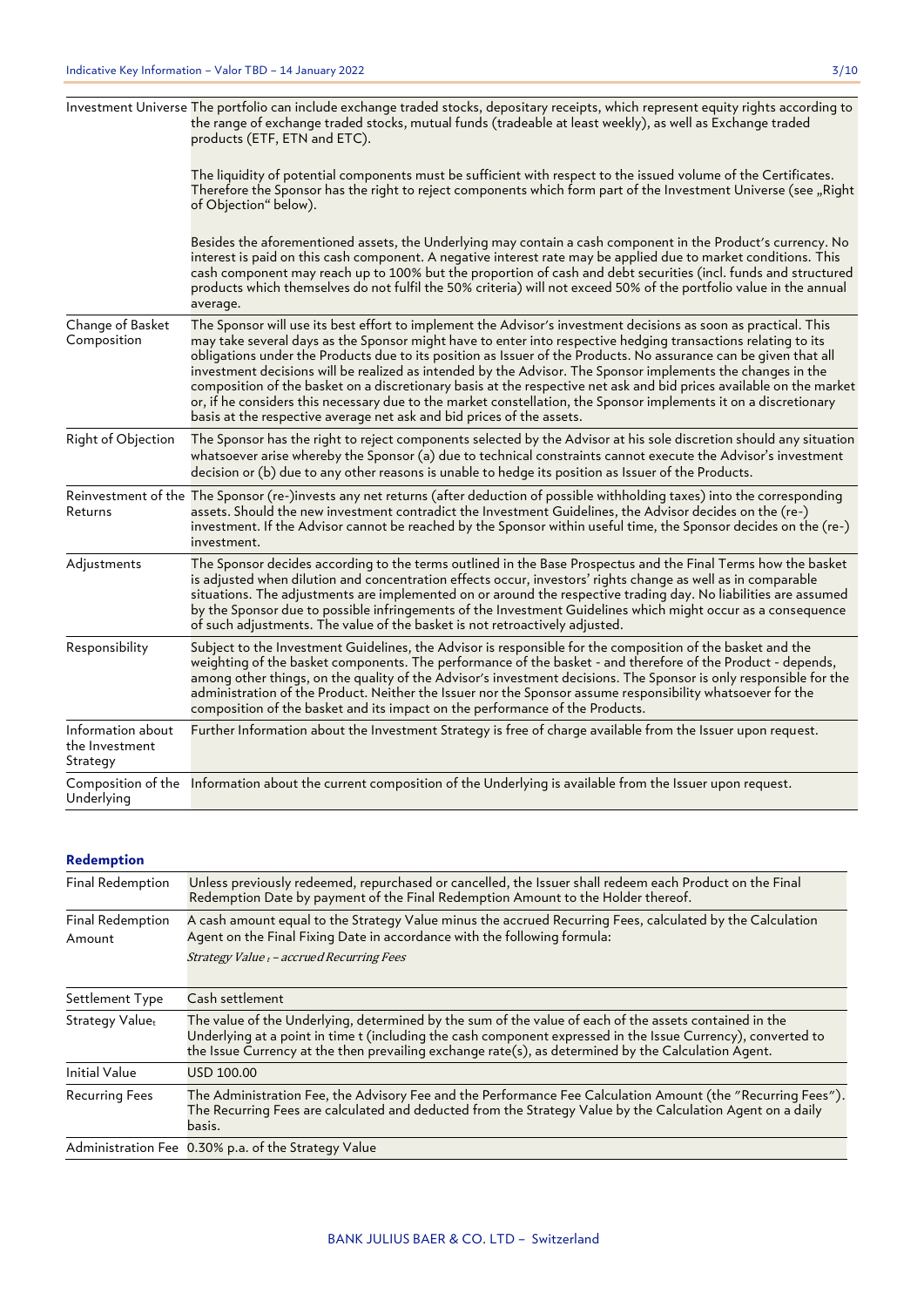| <b>Transaction Costs</b><br>upon Portfolio | 0.10%                                                                                                                                                                                                                                                                                                                                                   |
|--------------------------------------------|---------------------------------------------------------------------------------------------------------------------------------------------------------------------------------------------------------------------------------------------------------------------------------------------------------------------------------------------------------|
| Turnover<br>(Rebalancing Fee)              |                                                                                                                                                                                                                                                                                                                                                         |
| Advisory Fee                               | 1.10% p.a. of the Strategy Value                                                                                                                                                                                                                                                                                                                        |
| Distribution Fee                           | Up to 0.10% p.a. of the Issue Price (incl. VAT, if any), calculated on the basis of a hypothetical term of 10 years;<br>The Distribution Fee will be allocated / paid to the internal and/or external Distributor.<br>For further details please see under section IV "Distribution Compensation/Distribution Allowances from and to<br>Third Parties". |

## **Performance Fee**

| Performance Fee: 10%                    |                                                                                                                                                                                                                                                                                                                          |
|-----------------------------------------|--------------------------------------------------------------------------------------------------------------------------------------------------------------------------------------------------------------------------------------------------------------------------------------------------------------------------|
| Hurdle Rate:                            | 0% p.a. Equivalent to 0%/365 daily                                                                                                                                                                                                                                                                                       |
| Observation<br>Interval:                | calculated and accrued daily                                                                                                                                                                                                                                                                                             |
|                                         | High Watermark: Applicable. For the first Performance Fee Record Date the High Watermark is equivalent to the Issue Price.<br>Thereafter (on further Performance Fee Record Dates), if the Certificate Level (t) is higher than the previous High<br>Watermark, the High Watermark is set to that Certificate Level (t). |
| Performance Fee<br>entitlement:         | A Performance Fee is paid to the Advisor if the performance of the Certificate exceeds the Hurdle Rate as of the<br>defined Observation Interval, subject to High Watermark.                                                                                                                                             |
|                                         | If $\frac{\text{Certificate Level(t)}}{\text{High Watermark}} - 1$ > Hurdle Rate, then Performance Fee applies                                                                                                                                                                                                           |
| Calculation<br>Amount <sup>*</sup> :    | Performance Fee The Performance Fee Amount is calculated in accordance with the following formula:<br>$max\Big\{0, High Water mark \times \Big[\Big(\frac{Certification \: level(t)}{Hiah Water mark} - 1\Big) - Hurdle \: Rate\Big] \times Performance\:Fee\Big\}$                                                      |
| Certificate Level<br>$(t)$ :            | Value of the certificate as published at end of each day by the Calculation Agent in EPIC (mid price).                                                                                                                                                                                                                   |
| Performance Fee<br><b>Record Dates:</b> | Initial Fixing Date + Observation Interval (recurring thereafter based on the Observation Interval)                                                                                                                                                                                                                      |
|                                         | If no Certificate Level can be published on this date, the latest published Certificate Level prior to this date is<br>applied.                                                                                                                                                                                          |
|                                         | Inter-periodic flows are not considered.                                                                                                                                                                                                                                                                                 |

## **Swiss Taxation**

| Stamp duty      | No stamp duty upon issuance. No federal turnover tax is due on secondary market transactions.                                                                                                                                                                                                                                                                           |
|-----------------|-------------------------------------------------------------------------------------------------------------------------------------------------------------------------------------------------------------------------------------------------------------------------------------------------------------------------------------------------------------------------|
| Withholding tax | No Swiss Federal withholding tax.                                                                                                                                                                                                                                                                                                                                       |
| Income tax      | For private investors (individuals) with tax residence in Switzerland, the Product is treated like a unit of a collective<br>investment scheme. The Issuer informs the Swiss Federal Tax Administration about the capital gains/losses and<br>the earnings on the assets on an annual basis. Only the declared net earnings on the assets are subject to income<br>tax. |

The aforementioned tax description is based on the relevant tax laws and regulations of the tax authorities valid at the time of launch of this issue. These laws and regulations may change at any time, possibly with retroactive effect. Furthermore the tax treatment may depend on the personal situation of the investor and may be subject to change in the future. This information is not purported to be a complete description of all potential tax effects. Potential investors are advised to consult their tax advisors to determine the special tax consequences of the purchase, ownership or disposition of the Product.

### **General Tax Information**

Transactions and payments related to this product may be subject to additional (foreign) transaction taxes and or withholding taxes such as US withholding taxes pursuant to FATCA (Foreign Account Tax Compliance Act) or the Section 871(m) of the US Internal Revenue Code. Any amounts due, shall be paid net of such taxes. The issuer is not obliged to pay additional amounts with regard to amounts so withheld.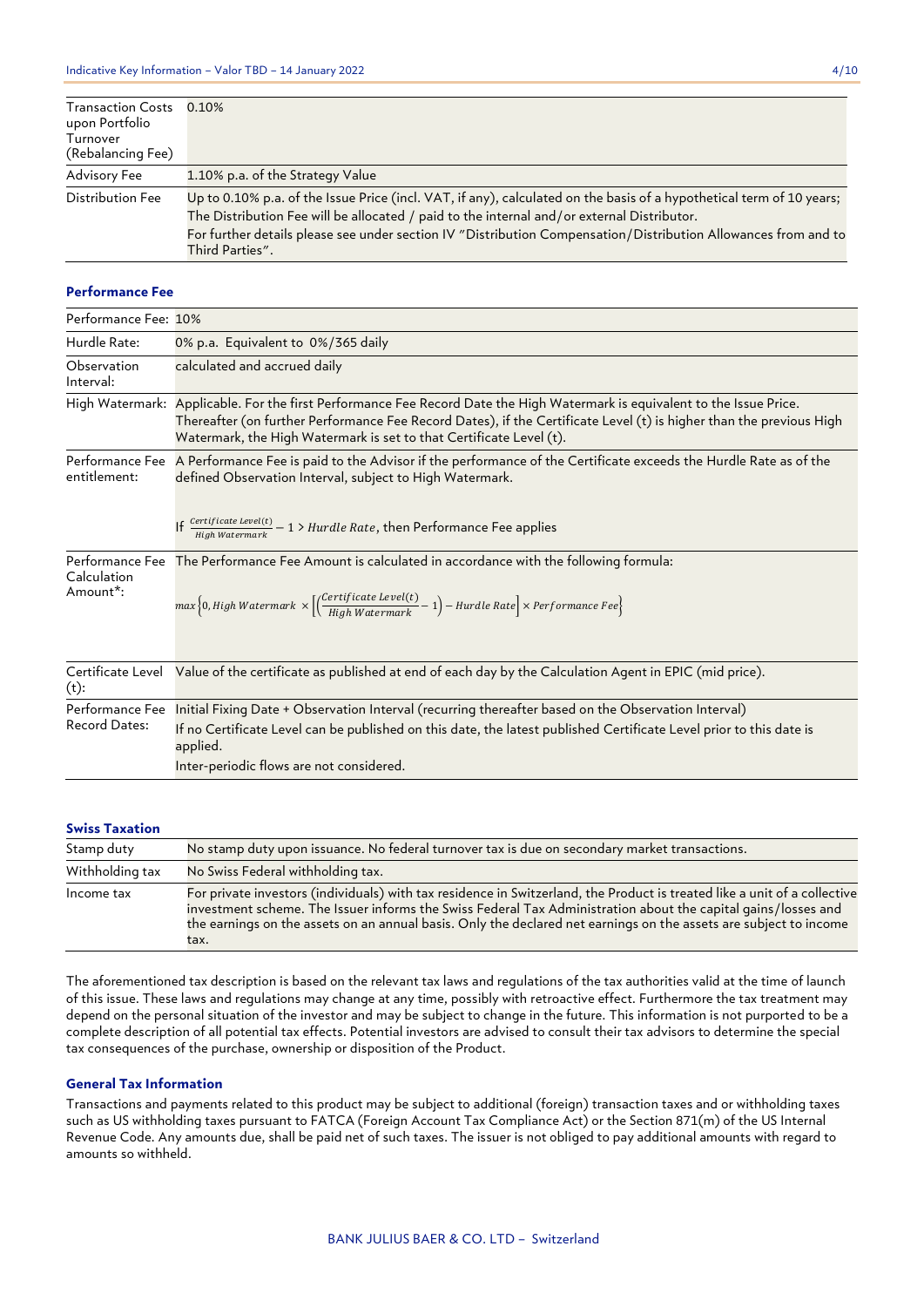## **Product Description**

The Products are financial instruments which allow the investor to fully participate in the positive performance of the Underlying, but which also reflect the development of the Underlying if its performance is negative. The Underlying is an actively managed basket of securities, as described below under section "Underlying".

On the Final Redemption Date, the Product is redeemed at the Final Redemption Amount, which amount will be dependent upon the performance of the Underlying, and will also be adjusted for applicable fees and costs.

The Products enable the holder thereof to benefit from an unlimited participation in any positive performance of the Underlying. Therefore, if the Underlying performs positively, an investment in the Products directly reflects the positive performance of the Underlying. Likewise, if the Underlying performs negatively, an investment in the Products directly reflects the negative performance of the Underlying. Therefore, the risk associated with an investment in the Products is comparable to the risk associated with a direct investment in the Underlying, and a total loss of the amount invested in the Products is possible, although any such loss is limited to the amount invested.

There is no obligation on the Issuer to purchase and/or hold any components contained in the Underlying. The Issuer shall be free to choose how to invest the proceeds from the issuance of the Products.

The Products provides for an investor a termination right (Holder Put Option), subject to a 370 days' written notice, and for the Issuer an Issuer termination right (Issuer Call Option), subject to a 35 days' written notice.

## **Product Documentation**

The complete and legally binding terms and conditions of the Products are set forth in the base prospectus dated 17 June 2021 of Bank Julius Baer & Co. Ltd. (the "Bank"), which may be amended or supplemented from time to time (the "Base Prospectus") and the relevant final terms prepared in relation to the Products (the "Final Terms"). The Base Prospectus and the Final Terms may be obtained free of charge from Bank Julius Baer & Co. Ltd., Bahnhofstrasse 36, 8001 Zurich, Switzerland.

This document is designated for distribution and use in Switzerland. Neither the Issuer nor any other person assumes any responsibility for the compliance of this document with any applicable law and regulations in any other jurisdiction than Switzerland.

## **Details**

| <b>Risk Category</b>                     | Complex Product                                                                                                                                                |
|------------------------------------------|----------------------------------------------------------------------------------------------------------------------------------------------------------------|
| <b>Product Category</b>                  | Participation                                                                                                                                                  |
| Product Type                             | Tracker Certificate                                                                                                                                            |
| SSPA Code                                | 1300                                                                                                                                                           |
| Calculation Agent                        | Bank Julius Baer & Co. Ltd., Zurich and any agents or other persons acting on behalf of such Calculation Agent<br>and any successor appointed by the Issuer    |
| Paying Agent                             | Bank Julius Baer & Co. Ltd., Zurich and any agents or other persons acting on behalf of such Paying Agent and<br>any successor appointed by the Issuer         |
| Listing and Admission None<br>to Trading |                                                                                                                                                                |
| Trading (Secondary<br>Market)            | Under normal market conditions, Bank Julius Baer & Co. Ltd. Zurich will endeavour to provide a secondary<br>market, but is under no legal obligation to do so. |
| Minimum Investment 1 Certificate<br>Lot  |                                                                                                                                                                |
| Quotation                                | The Products are traded in units and are booked accordingly.                                                                                                   |
| Clearing System                          | SIX SIS AG                                                                                                                                                     |
| Form                                     | Uncertificated Securities                                                                                                                                      |
| Governing Law /<br>Jurisdiction          | Swiss Law / Zurich 1, Switzerland                                                                                                                              |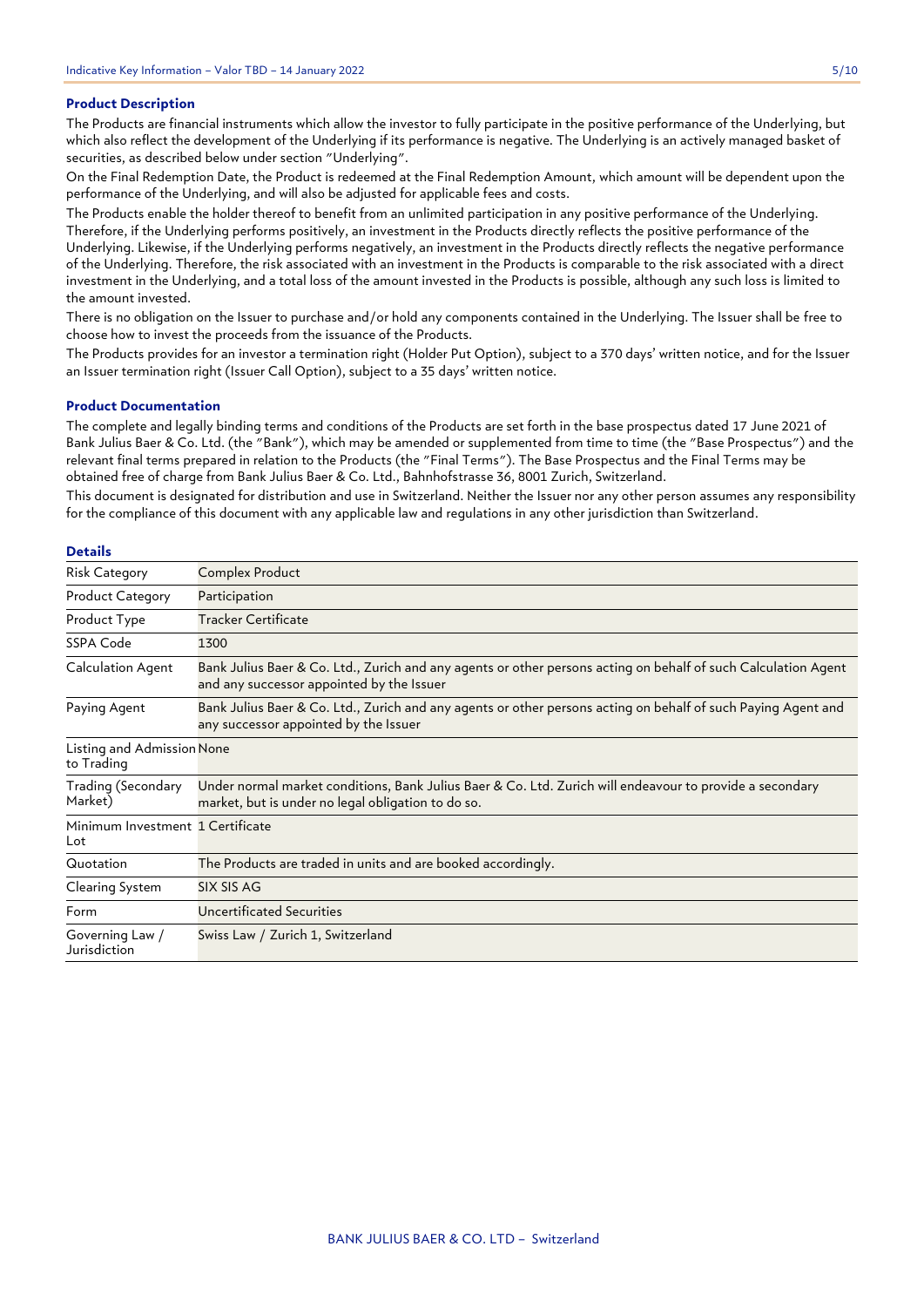## **II. Profit and Loss Prospects**

This Product is aimed at investors who expect a positive performance of the Underlying. The potential return on a Product is not limited, but dependent on the value of the Underlying, *i.e.* the investor benefits fully from an increase in the value of the Underlying over the term of the Product and the quality of the investment decisions of the Advisor.

The potential loss associated with an investment in the Products is also dependent on the value of the Underlying. A total loss may occur if the Underlying and the securities contained in the actively managed basket, respectively, have no value on the Final Fixing Date.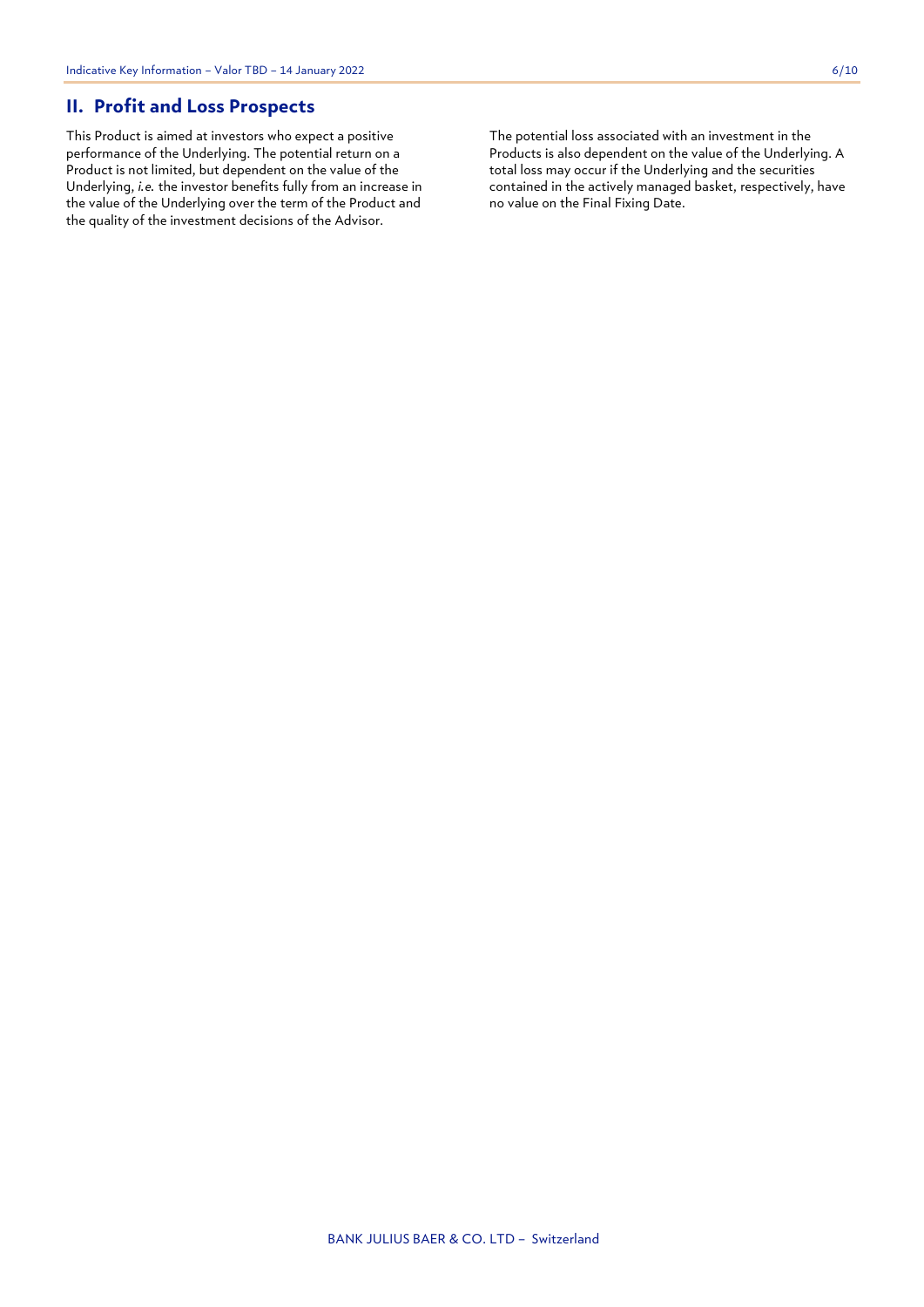## **III. Significant Risks for Investors**

The following risk disclosure cannot disclose all the risks associated with an investment in the Products. Therefore, potential investors in Products should consult the Base Prospectus and the Final Terms and their client advisor as to the product specific risks before making an investment decision.

## **1. Issuer Risk**

Investors bear the credit risk of the Issuer. The Products´ retention of value is dependent not only on the development of the value of the Underlying, but also on the creditworthiness of the Issuer, which may change over the term of the Product. The credit rating of the Issuer is not a guarantee of credit quality. In case of the Issuer's insolvency or bankruptcy the investors in the Products may lose their entire investment.

The Products are direct, unconditional, unsecured and unsubordinated obligations of the Issuer. If the Issuer were to become insolvent, claims of investors in Products will rank equally in right of payment with all other unsecured and unsubordinated obligations of the Issuer, except such obligations given priority by law. In such a case, investors in Products may suffer a loss of all or a portion of their investment therein, irrespective of any favourable development of the other value determining factors, such as the performance of the Underlying(s).

The Products do not constitute bank accounts or deposits at Bank Julius Baer & Co. Ltd. The Products are less liquid than bank accounts or deposits and bear higher risks. An investment in Products will not be covered by any compensation or insurance scheme (such as a bank deposit protection scheme) of any government agency of Switzerland or any other jurisdiction and Products do not have the benefit of any government guarantee. Products are the obligations of the Issuer only and holders of Products must look solely to the Issuer for the performance of the Issuer's obligations under such Products. In the event of the insolvency of the Issuer, an investor in Products may lose all or some of its investment therein.

Bank Julius Baer & Co. Ltd. is a bank pursuant to the Federal Banking Act (BA; SR 952.0) and a securities firm pursuant to the Federal Act on Financial Institutions (FinIA; SR 954.1) subject to the prudential supervision by the Swiss Financial Market Supervisory Authority FINMA in Berne (Laupenstrasse 27, CH-3003 Berne; http://www.finma.ch).

## **2. Product Risks**

An investment in Products entails certain risks, which vary depending on the specific type and structure of the relevant Products and the relevant Underlying(s).

An investment in Products requires a thorough understanding of the nature of Products. Potential investors in Products should be experienced with respect to an investment in complex financial instruments and be aware of the related risks. A potential investor in Products should determine the suitability of such an investment in light of such investor's particular circumstances. In particular, a potential investor in Products should:

- have sufficient knowledge and experience to make a meaningful evaluation of Products, the merits and risks of investing in Products and the information contained in the Base Prospectus and the applicable Terms and Conditions;
- have access to, and knowledge of, appropriate analytical tools to evaluate, in the context of such investor's particular financial situation, an investment in Products and the impact the relevant Products will have on such investor's overall investment portfolio;
- have sufficient financial resources to bear all the risks of an investment in the relevant Products;
- understand thoroughly the Terms and Conditions applicable to the relevant Products and be familiar with the behaviour of the relevant Underlying(s) and financial markets;
- be able to evaluate (either alone or with the help of a financial adviser) possible scenarios for economic and other factors that may affect such investor's investment and ability to bear the applicable risks of an investment in Products until their redemption; and
- recognise that it may not be possible to dispose of Products for a substantial period of time, if at all, before their redemption.

The trading market for securities, such as Products, may be volatile and may be adversely impacted by many events. Products are complex financial instruments. Investors generally purchase complex financial instruments as a way to enhance yield with an understood, measured, appropriate addition of risk to their overall investment portfolios. A potential investor should not invest in Products unless such investor has the expertise (either alone or with the help of a financial adviser) to evaluate how the relevant Products will perform under changing conditions, the resulting effects on the market value of the relevant Products and the impact such an investment will have on such investor's overall investment portfolio.

## **Risk of total loss**

Products involve a high degree of risk, and prospective investors in the Products should recognise that, under certain circumstances, Products may have a redemption value of zero. Prospective investors should therefore be prepared to sustain a partial or total loss of the amount of their investment therein.

## **Unpredictable Market Value for Products**

During the term of a Product, the market value of, and the expected return on, such Product may be influenced by many factors, some or all of which may be unpredictable. Many economic and market factors will influence the market value of a Product. The Issuer expects that, generally, the value and volatility of the Underlying(s) on any day will affect the market value of such Product more than any other single factor. However, a potential investor should not expect the market value of a Product in the secondary market to vary in proportion to changes in the value of the Underlying(s). The return on a Product (if any) may bear little relation to, and may be much less than, the return that the investor therein might have achieved if such investor had invested directly in the Underlying(s).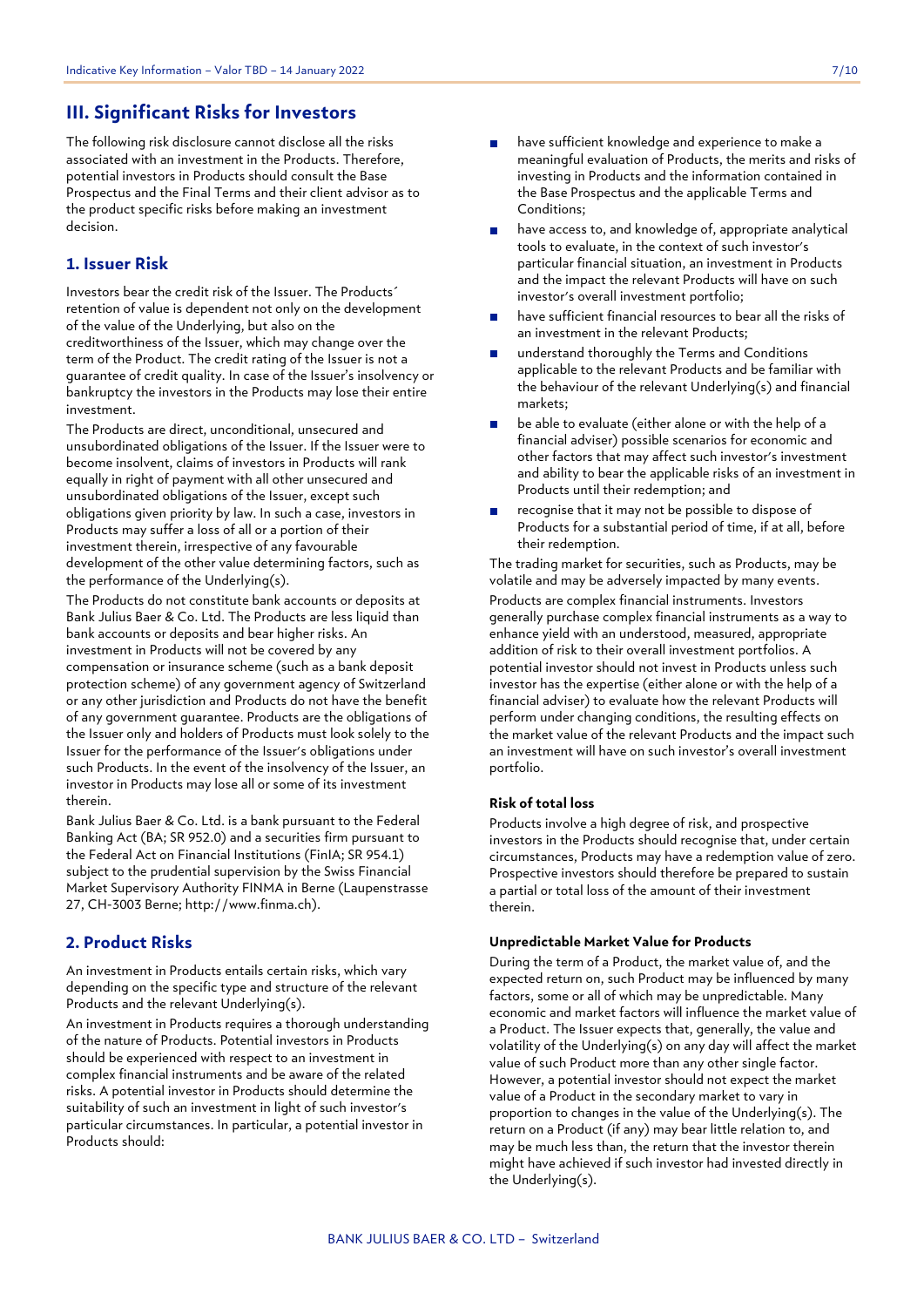The market value of, and return (if any) on, a Product will be affected by a number of other factors, which may be unpredictable or beyond the Issuer's control, and which may offset or magnify each other, including, without limitation:

- supply and demand for such Product, including inventory  $\mathbf{r}$ positions of any other market maker;
- the expected frequency and magnitude of changes in the market value of the Underlying(s) (volatility);
- economic, financial, political or regulatory events or  $\mathbf{r}$ judicial decisions that affect the Issuer, the Underlying(s) or the financial markets generally;
- interest and yield rates in the market generally;  $\blacksquare$
- the time remaining until the Final Redemption Date;  $\blacksquare$
- if applicable, the difference between the Level or  $\blacksquare$ Commodity Reference Price, as applicable, and the relevant threshold specified in the applicable Terms and Conditions;
- the Issuer's creditworthiness, including actual or anticipated downgrades in the Issuer's credit ratings; and
- dividend payments on the Underlying(s), if any.  $\mathbf{r}$ Some or all of these factors may influence the price of a Product. The impact of any of the factors set forth above may enhance or offset some or all of any change resulting from another factor or factors.

In addition, certain built-in costs are likely to adversely affect the market value of Products. All expenses, charges and funding costs (pre-financing costs) incurred by the Issuer in connection with the replication of the notional Underlying starting from the Initial Fixing Date (or, if applicable, during the Initial Fixing Period) up to the Issue Date/Payment Date will be deducted from the Strategy Value on the Issue Date/Payment Date (Initial Value).The price at which the Issuer will be willing to purchase Products from a holder in secondary market transactions, if at all, will likely be lower than the original Issue Price.

## **Exposure to the performance of the Underlyings**

Each Product will represent an investment linked to the performance of the Underlying(s) and potential investors should note that any amount(s) payable or other benefit to be received under the Products will generally depend upon the performance of the Underlying(s). The past performance of the Underlyings is not indicative of the future performance.

## **No obligation on any other party to purchase and/or hold interests in the Underlying or any components contained in the Underlying**

Investors should be aware that there is no obligation on the Issuer or any other party to purchase and/or hold interests in the Underlying or any components contained in the Underlying and there is no actual portfolio of assets to which any person is entitled or in which any person has any ownership interest.

#### **Exchange Rate Risk**

The Underlying(s) may be denominated in a currency other than that of the Issue Currency or, if applicable, the Settlement Currency for such Product, or the Underlying(s) may be denominated in a currency other than, or the Issue Currency or, if applicable, the Settlement Currency may not be, the currency of the home jurisdiction of the investor in

such Product. Exchange rates between currencies are determined by factors of supply and demand in the international currency markets, which are in particular influenced by macro economic factors, speculation and central bank and government intervention (including the imposition of currency controls and restrictions). Therefore, fluctuations in exchange rates may adversely affect the market value of a Product or the value of the Underlying(s).

## **Secondary Market**

Products may have no established trading market when issued and one may never develop. If a market does develop, it may not be liquid. Therefore, investors may not be able to sell their Products easily or at prices reasonably acceptable to them. Under normal market circumstances, the Issuer will endeavour to provide a secondary market for Products, but is under no obligation to do so. Upon investor demand, the Issuer will endeavour to provide bid/offer prices for Products, based on actual market conditions. Depending on the composition of the Underlying, investors must also be aware of an increased spread risk. This means that during the term of the Product, bid and offer prices may differ to a considerable extent. It is important to note that in the secondary market, if a market does develop, the Issuer cannot guarantee to repurchase/sell unlimited volumes of the Product at the prices provided by the Lead Manager. For large sale/purchase orders (taking into account the liquidity and spread of the constituents) the Issuer may treat the order execution based and might quote a narrower spread of approx. 0.50% (based on net price). Such orders may not be executed at once and investors may have to bear considerable delays. The Issuer has at no time an obligation to repurchase/sell the Product.

#### **Early Redemption**

The investors must be aware of a possible early redemption of the Product.

Upon the occurrence of an extraordinary event, the Calculation Agent and the Issuer, acting together, have the right to, among other things, early redeem the relevant Products. If the Issuer exercises such early redemption right(s), investors should be aware that the early redemption price may be considerably lower than the Issue Price (or, if different, the price the relevant investor paid for such product) and/or the Final Redemption Amount that would otherwise have been paid on the Final Redemption Date.

## **Issuer Call Option and Holder Put Option**

The Products provide for a Holder Put Option (*i.e.*, an investor may, on any Put Date, exercise its right to require the Issuer to redeem its Product(s) on the applicable Final Redemption Date at the Final Redemption Amount), and an Issuer Call Option (*i.e.*, the Issuer may, on any Call Date, exercise its right to redeem the Products, in whole but not in part, on the applicable Final Redemption Date at the Final Redemption Amount). The Issuer and each investor in any such Product may exercise its Issuer Call Option and Holder Put Option, respectively, at its own discretion.

## **Further product specific risks**

The Products are complex financial instruments, may therefore involve a high degree of risk and are intended for use only by sophisticated investors who are capable of understanding and assuming the risks involved. Before entering into any transaction, an investor should determine if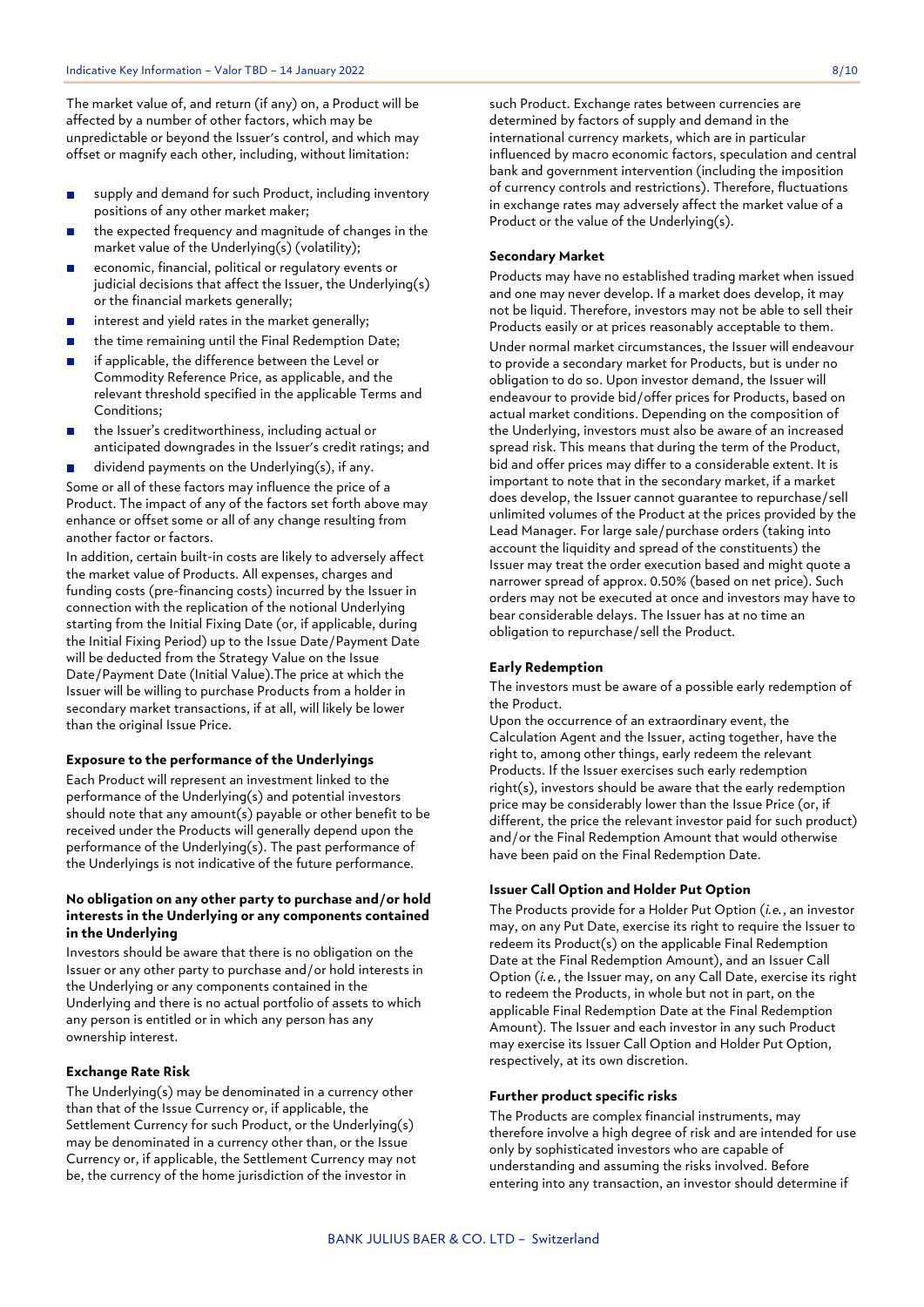this Product is suitable with regards to the particular circumstances and should independently assess (together with the client advisor) the specific risks as described herein and any other legal, regulatory or credit consequences. The Issuer makes no representation as to the suitability or appropriateness of this Product for any particular investor. This document does not replace a personal discussion with your client advisor, which is tailored to your requirements, investment objectives, experience, knowledge and circumstances and which is recommended by the Issuer before the investment decision. Please ask your client advisor about supporting information regarding this Product.

The return on the Products depends on the performance of the Underlying. Since the basket of securities is actively managed by the Advisor, the performance of the Product depends on the quality of the investment decisions of the Advisor. As past performance is no guarantee of future development, the performance cannot be predicted at the time of the investment decision. Further, there is no assurance that all

investment decisions intended by the Advisor will be realised and that its expectations regarding the performance of the Products will be met.

Investors should be aware that an investment in these Products generally results in a loss upon redemption if the value of the Underlying decreases. Consequently, the potential loss associated with an investment in such Products is linked to the negative performance of the Underlying. Investors in the Products should be prepared to sustain a partial or total loss of their investment.

## **Further Information**

For further details on the Product related risks please consult the risk disclosure brochure "Risks Involved in Trading Financial Instruments" (Edition 2019) which is available on the Swiss Bankers Association's website:

[https://www.swissbanking.org/en/services/library/guideline](https://www.swissbanking.org/en/services/library/guidelines) [s](https://www.swissbanking.org/en/services/library/guidelines) or may be obtained from your client advisor upon request.